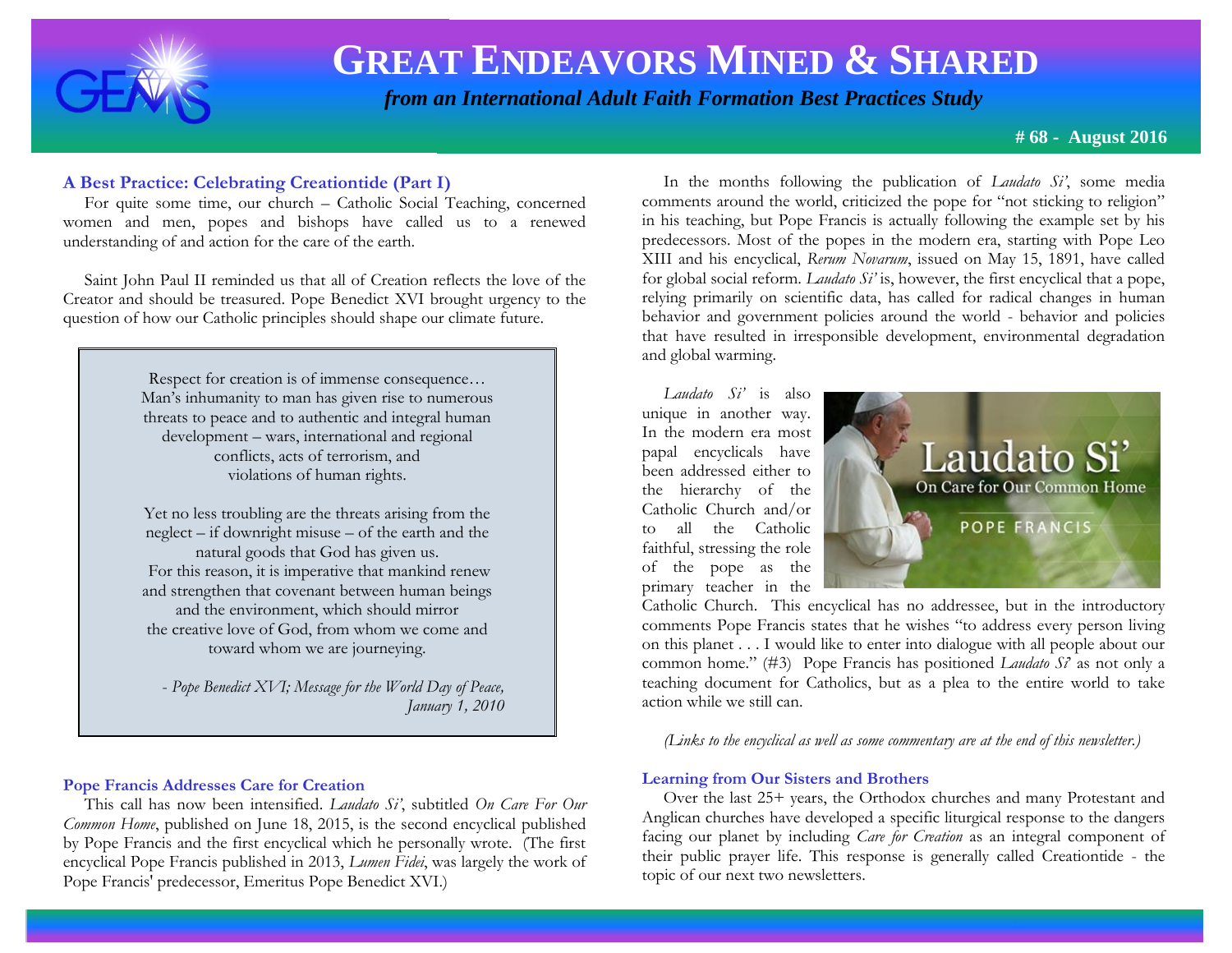#### **Creationtide: A Definition and Description**

Creationtide is a season of the liturgical year during which the church remembers in a special way God's work of creation and the obligation of all humanity to respect and care for all of God's creation.

- Creationtide portrays the wholeness of God's presence in all of Creation. It is not primarily focused on human beings.
- Creationtide puts the historical phase of the Christ-event in context. We often focus on the Jesus story: his birth, ministry, death, and resurrection.
- At times, we ignore Creation. The story about the historical Jesus, crucial as it is, can get disconnected from the epic grandeur of God's cosmic management of Creation from its beginning to the consummation of all things.

 Several different names for this liturgical season are in general use by different denominations and church groups, including:

- Creationtide
- Creation Time
- A Time for Creation
- Season of Creation

 "Creationtide" includes all the liturgical practices that aim to provide a framework for practicing Christian life that is concerned with Care for Creation.

#### **Creationtide: A Brief History**

 In 1989, Demetrios I, the then Ecumenical Patriarch of Orthodox Christians, suggested that September 1st, the first day of the Orthodox Church's year, should be observed as a day "of protection of the natural environment." Under the leadership of Demetrios' successor, Bartholomew I, this has been a continuing and an even more important fixture in Orthodox practice. Today Bartholomew is often referred to as the "Green Patriarch." He has also discussed and collaborated with Pope Francis on the world's serious threats to the environment.

 Ten years following the Orthodox adoption of the September 1st celebration, the European Christian Environmental Network (ECEN)

widened this proposal, urging churches to adopt a Creationtide season that would run from September 1st to the feast of St. Francis on October 4th. This was endorsed by the 3rd European Ecumenical Assembly. The Assembly recommended that this month "be dedicated to prayer for the protection of Creation and the promotion of sustainable lifestyles that reverse our contribution to climate change." This month-long Creationtide was also embraced by the World Council of Churches.

 In the United States, beginning in 2008, the Revised Common Lectionary used by many Protestant and Anglican churches also provided the option of using alternate Creationtide readings to replace the standard pericopes for the Sundays in the month of September.

 While the Catholic Church has not adopted the liturgical season of Creationtide, in 2015 Pope Francis joined Ecumenical Patriarch Bartholomew in proclaiming September 1st as the World Day of Prayer for the Care of Creation.

 On September 1, 2015, Pope Francis led a special Liturgy of the Word in St. Peter's Basilica marking the Catholic Church's first Day of Prayer for Creation.

"I have decided to institute in the Catholic Church the "World Day of Prayer for the Care of Creation" which, beginning this year, is to be celebrated on 1 September, as has been the custom in the Orthodox Church for some time."

- Pope Francis, 6 August 2015

#### **Why Celebrate Creationtide?**

 "God is Love" (1 John 4:8) and Creationtide are ways of understanding how God loves the whole Creation. Creationtide is all about celebrating God's limitless love for everything that God has created and our obligation, as daughters and sons of God, to respect and protect all of creation. With Creationtide, the church (the people of God) recognizes that God's love is so great that it takes the whole of Creation to receive it and that it is this holy love that brings all Creation into existence, sustains it, guides it, and brings it into fulfillment.

#### **How is Creationtide celebrated?**

 The focal point for celebrating Creationtide is the Sunday Worship Service that includes the celebration of both Word and Sacrament. The Scripture selections proclaimed at these services, drawn from both the Old and New Testaments, may be chosen for their specific relevance to various aspects of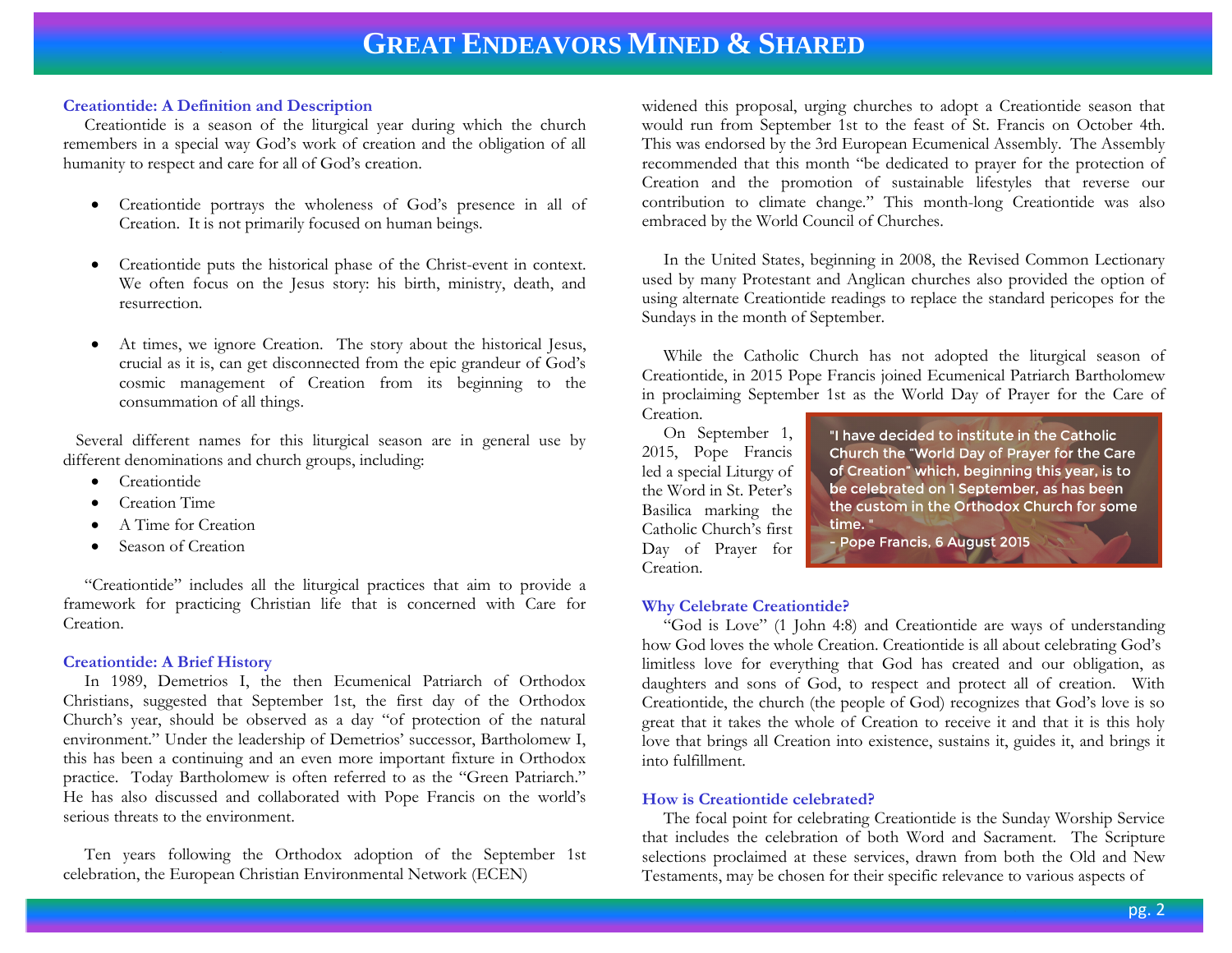Creation. The sermon or homily is particularly important as it draws the connection between the Word proclaimed and the care or action required by each of us.

 Of the Eucharistic Prayers and Prefaces found in the present edition of the Roman Missal, Eucharistic Prayer IV used with Preface V of the Sundays in Ordinary Time are often used. References to current thinking and suggestions for Eucharistic Prayers are also included at the end of this newsletter.

 An authentic parish celebration of Creationtide, of course, goes beyond Sunday Worship. Activities, teaching opportunities, etc. can be used throughout September to both clarify and reinforce the message that we must love and care for all creation - - just as God loves and cares for all creation:

- Fun activities for children can be used to share with our youngest Christians about their obligations to care for Creation.
- Educational activities for teens and adults provide comprehensive scientific background on the pressing issues that face our planet.
- Work projects are a positive way of reaching the broader community.
- Simple activities such as distributing information on recycling or putting-up posters on conservation can be effective.
- The links in the following sections provide numerous examples for both liturgical practices and additional activities to celebrate Creation.

#### **Anglican and Protestant Churches in the U.K.**

 Churches Together in Britain and Ireland (CTBI) is an ecumenical organization formed on September 1, 1990 as the successor to the British Council of Churches. The members include most of the major Anglican and Protestant churches in England, Northern Ireland, Scotland, Wales and the Republic of Ireland. CTBI has compiled a program of resources to encourage and assist churches to observe Creationtide. These include suggestions on a variety of ways in which churches, groups and individuals can choose to focus on a specific creation theme each year. They generally follow the themes suggested each year by the World Council of Churches. Each church

community within the CTBI is free to choose and modify the programs as they see fit.

 In Scotland, a cooperative group of churches has formed the Eco-Congregation Scotland that uses the CTBI materials as a starting point for developing a variety of materials for both liturgical prayer and for action. Their materials are freely available on line at: <http://www.ecocongregationscotland.org/materials/creation-time/>

 The Scripture citations used often follow the standard Revised Common Lectionary readings for the assigned Sundays, with additional suggestions on how to emphasize the chosen Creation theme.



#### **Protestant and Anglican Churches in the United States**

Most of the church communities in the United States that celebrate Creationtide follow a pattern that mirrors the standard three-year lectionary approach, with specific lectionary citations for each of the four Sundays of September in each of the three cycles (A, B, C). The Creation series for each year has a general theme and each Sunday focuses on a specific area of creation.

 The "Season of Creation" program that can be found at the "Let All Creation Praise" website [\(http://www.letallcreationpraise.org/\)](http://www.letallcreationpraise.org/) has the following structure:

> **Year A – Spirit Series** Week One: Forest Sunday Week Two: Land Sunday Week Three: Wilderness Sunday Week Four: River Sunday

> **Year B – Word Series** Week One: Planet Earth Sunday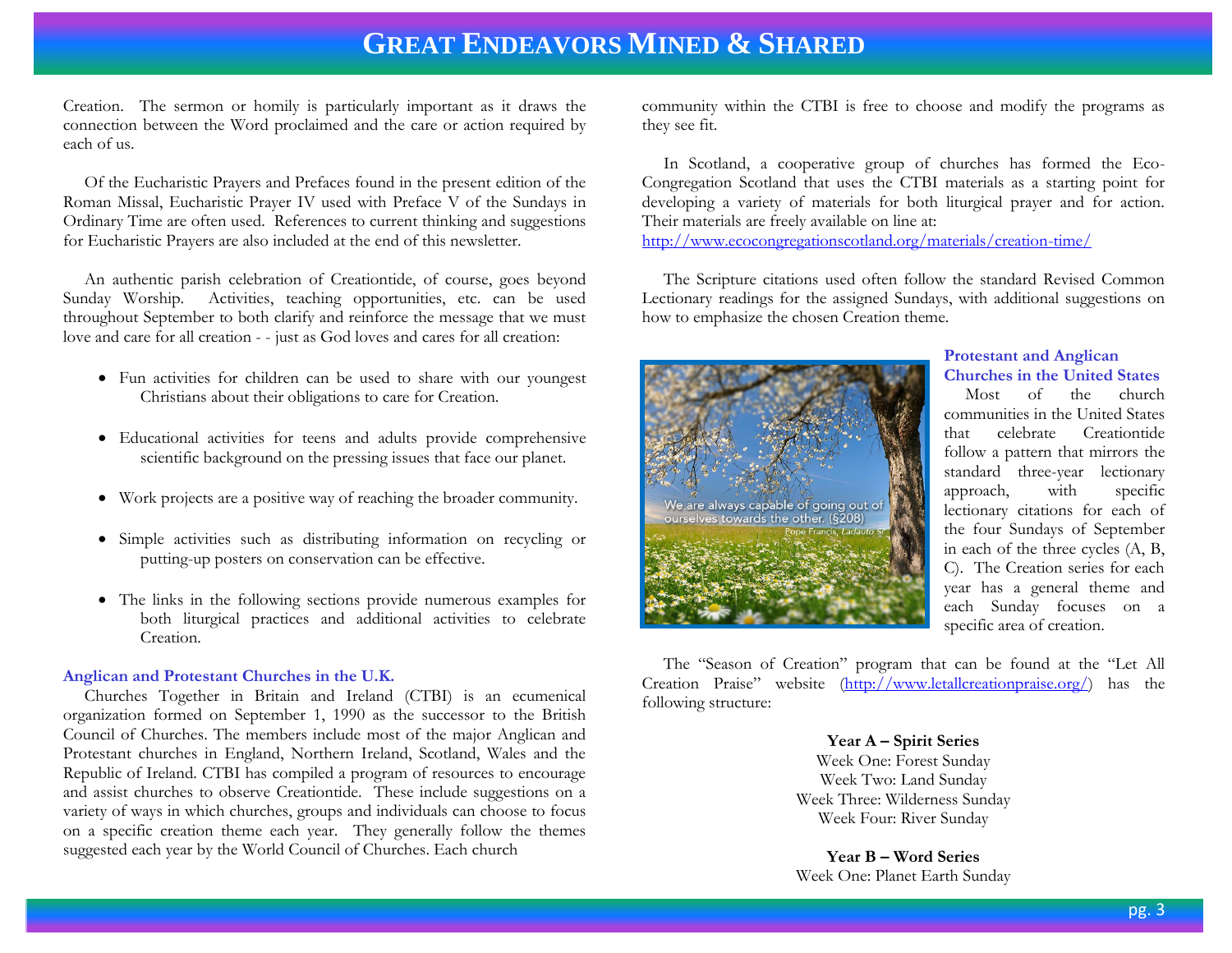Week Two: Humanity Sunday Week Three: Sky Sunday Week Four: Mountain Sunday

#### **Year C – Wisdom Series**

Week One: Ocean Sunday Week Two: Animal Sunday Week Three: Storm Sunday Week Four: Universe Sunday

 *More information, including the specific Scripture citations recommended, can be accessed at: [http://www.letallcreationpraise.org/season-of-creation.](http://www.letallcreationpraise.org/season-of-creation)*

#### **An Australian Catholic Approach**

 The Columban Missionaries in Australia have produced a plan for celebrating Creationtide on the September Sundays in Ordinary Time, retaining the regular Catholic Lectionary pericopes for each Sunday, but picking a specific form of creation (e.g. trees, rivers, etc.) for each Sunday. This approach combines elements from the U.K. and United States Protestant approaches and it could be adopted by Catholic parishes in the United States, since there is no change to the prescribed lectionary choices. The resources from the Columban Missionaries can be found at: [http://www.columban.org.au/resources/a-catholic-season-of-creation](http://www.columban.org.au/resources/a-catholic-season-of-creation-sundays-of-september)[sundays-of-september](http://www.columban.org.au/resources/a-catholic-season-of-creation-sundays-of-september)

#### **Does Our Response to Environmental Issues Require Both Prayer and Action?**

 The short answer, of course, is yes! There is a Latin maxim, generally attributed to St. Prosper of Aquitaine (c. 390-455) that addresses the centrality of worship in the life, identity and mission of the Catholic Church: *Lex Orandi, Lex Credendi, Lex Vivendi.* The phrase in Latin literally means the law of prayer (the way we worship) is the law of belief (what we believe) which leads to the law of living (the way we act). Simply stated: how we worship reflects what we believe and determines how we will live.

 We began with a brief introduction to *Laudato Sí'*. Pope Francis ended this encyclical with Chapter Six, entitled Ecological Education and Spirituality. In this last chapter Pope Francis addresses the need for not only all Christians, but for all God's children to pray to our Creator.

 Pope Francis ends with two prayers - prayers in which we acknowledge God's love for us as we marvel at all the wonders of creation and also acknowledge that we continue to need God's help to carry out our responsibility for maintaining Creation (#246).

### A Prayer for our Earth

All-powerful God, you are present in the whole universe and in the smallest of your creatures. Pour out upon us the power of your love, help us to rescue the abandoned and forgotten of this earth, Bring healing to our lives, Touch the hearts of those who look only for gain at the expense of the poor and the earth. Teach us to discover the worth of each thing, to be filled with awe and contemplation. to recognize that we are profoundly united with every creature as we journey towards your infinite light. We thank you for being with us each day. Encourage us, we pray, in our struggle for justice, love and peace. Laudato Si'

**Pope Francis**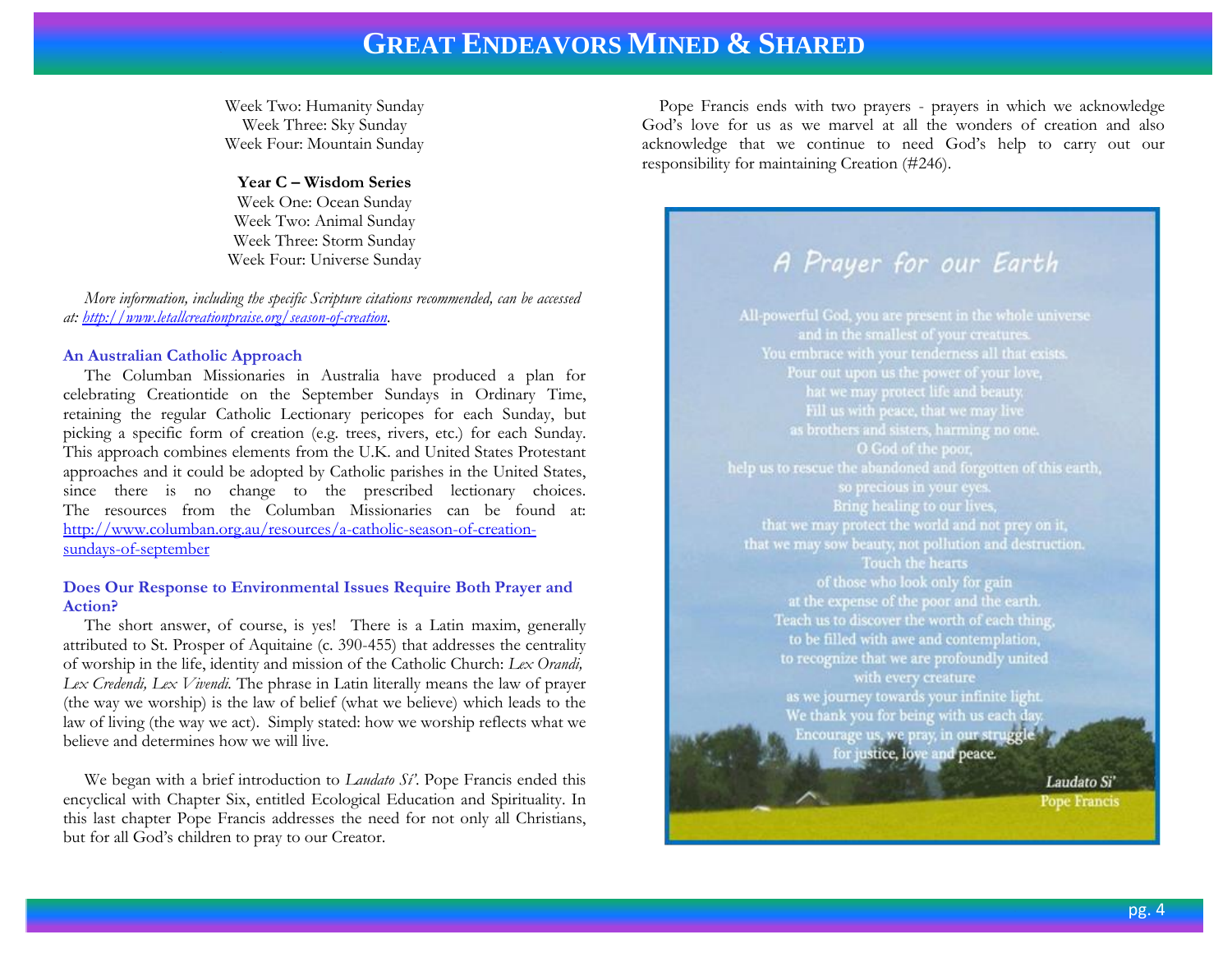The websites mentioned above and the additional ones listed below can help to start the formulation of a specific plan for our parishes. Next month's **GEMS** will discuss in detail how one unique parish in the United States has been celebrating Creationtide for the past four years.

#### **More Information and Further Study**

#### *Laudato Si':*

- Available in several print editions sold at Amazon.com and other online websites and available to read for free on line at: [http://w2.vatican.va/content/francesco/en/encyclicals/documents/](http://w2.vatican.va/content/francesco/en/encyclicals/documents/papa-francesco_20150524_enciclica-laudato-si.html) [papa-francesco\\_20150524\\_enciclica-laudato-si.html](http://w2.vatican.va/content/francesco/en/encyclicals/documents/papa-francesco_20150524_enciclica-laudato-si.html)
- Thomas Reese's (NCR) Readers Guide: <http://ncronline.org/blogs/faith-and-justice/readers-guide-laudato-si>

Eucharistic Prayers for Creationtide:

- "Liturgical Considerations of the Myth of Eden" by Gail Ramshaw (Worship, January 2015, Vol. 89 No. 1)
- "Ecological Euchology" by Robert J. Daly, S.J. (Worship, March 2015, Vol. 89 No. 2)
- *New Eucharistic Prayers* edited by Frank C. Senn (Paulist Press, 1987)
- *The Eucharistic Prayers of the Roman Rite* by Enrico Mazza (Pueblo Publishing, 1986)

Ecumenical On-Line Resources for Creationtide and Prayers for Creation:

- Prayers to Care for Creation USCCB: [http://www.usccb.org/prayer-and-worship/prayers-and](http://www.usccb.org/prayer-and-worship/prayers-and-devotions/prayers/prayers-to-care-for-creation.cfm)[devotions/prayers/prayers-to-care-for-creation.cfm](http://www.usccb.org/prayer-and-worship/prayers-and-devotions/prayers/prayers-to-care-for-creation.cfm)
- The Episcopal Ecological Network:<http://eenonline.org/>
- Christian Ecology Link (U.K.): [http://www.christian](http://www.christian-ecology.org.uk/creationtime.htm)[ecology.org.uk/creationtime.htm](http://www.christian-ecology.org.uk/creationtime.htm)
- European Christian Environmental Network (ECEN) Time for God's Creation - Published by the Conference of European Churches (CEC):

[http://www.ceceurope.org/fileadmin/filer/cec/CEC\\_Documents/Pr](http://www.ceceurope.org/fileadmin/filer/cec/CEC_Documents/Prayer_Worship_and_Spirituality/CreationtimeE.pdf) [ayer\\_Worship\\_and\\_Spirituality/CreationtimeE.pdf](http://www.ceceurope.org/fileadmin/filer/cec/CEC_Documents/Prayer_Worship_and_Spirituality/CreationtimeE.pdf)

Books of Interest:

- *Water from an Ancient Well* by Kenneth McIntosh. Anamchara Books  $(2011)$
- *Christ in Evolution* by Ilia Delio, OSF. Orbis Books (2008)
- *Care for Creation* by Ilia Delio, OSF et al. St. Anthony Messenger Press (2008)
- *Making All Things New* by Ilia Delio, OSF. Orbis Books (2015)
- *Listening to the Heartbeat of God* by J. Phillip Newell. Paulist Press (1997)
- *Earth, Wind and Fire* edited by Carol Dempsey, OP et al. The Liturgical Press (2004)
- *All Creation is Groaning* edited by Carol Dempsey, OP et al. The Liturgical Press (1999)
- *The Dream of the Earth* by Thomas Berry, CP et al. Sierra Club Books (1988)
- *The Universe Story* by Thomas Berry, CP. Harper San Francisco (1992)
- *The Great Work: Our Way Into the Future* by Thomas Berry, CP. Random House/Bell Tower (1999)
- *Evening Thoughts: Reflecting on Earth as Sacred Community* by Thomas Berry, CP. Sierra Club/University of California Press (2006)

### **Some GEMS Questions**

- What do you still need to read to deepen your understanding of our call to care for creation?
- What, in this issue, resonated most with you?
- Pope Francis has designated September 1st as "World Day of Prayer for the Care of Creation." How might you celebrate that in your parish/diocese?
- While keeping the integrity of liturgy, how might we include care for creation within our worship
	- o What might the General Intercessions look like?
	- o What hymns might be sung?